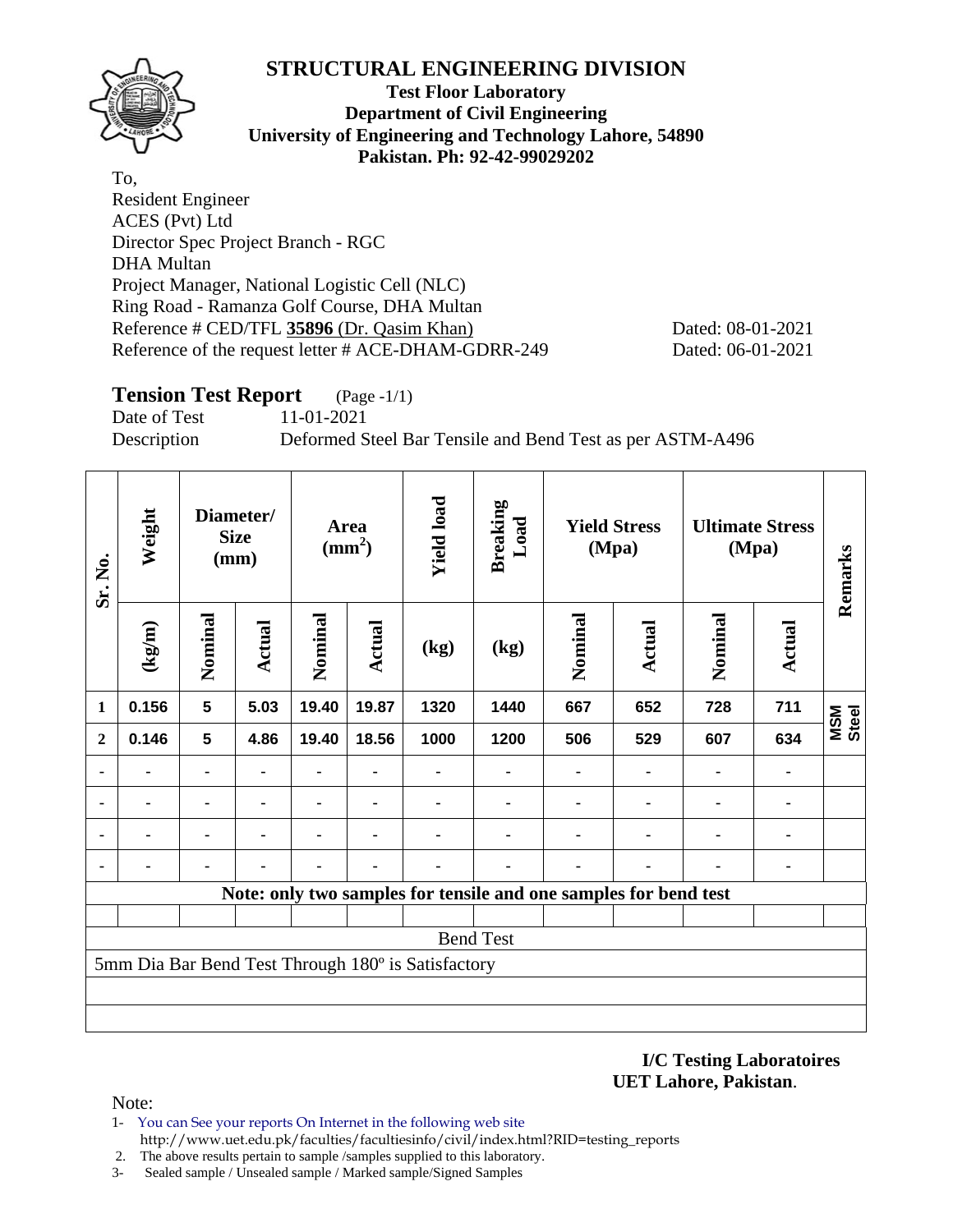

**Test Floor Laboratory Department of Civil Engineering University of Engineering and Technology Lahore, 54890 Pakistan. Ph: 92-42-99029202** 

To, CEO Ittefaq Building Solution (Pvt) Ltd ATS-02 Factory

Reference # CED/TFL **35897** (Dr. Qasim Khan) Dated: 08-01-2021 Reference of the request letter # IBS/ATS-02/ST-00 Dated: 04-01-2021

# **Tension Test Report** (Page -1/1)

Date of Test 11-01-2021 Gauge length 8 inches

Description Deformed Steel Bar Tensile and Bend Test as per ASTM-A615

| Sr. No.      | Weight         |                | Diameter/<br><b>Size</b><br>(inch) |                | Area<br>$(in^2)$ | <b>Yield load</b>                                   | <b>Breaking</b><br>Load |                                                                | <b>Yield Stress</b><br>(psi) |         | <b>Ultimate Stress</b><br>(psi) | Elongation     | % Elongation | Remarks |
|--------------|----------------|----------------|------------------------------------|----------------|------------------|-----------------------------------------------------|-------------------------|----------------------------------------------------------------|------------------------------|---------|---------------------------------|----------------|--------------|---------|
|              | (1bsft)        | Nominal        | Actual                             | Nominal        | <b>Actual</b>    | (kg)                                                | (kg)                    | Nominal                                                        | Actual                       | Nominal | <b>Actual</b>                   | (inch)         |              |         |
| $\mathbf{1}$ | 0.368          | 3/8            | 0.371                              | 0.11           | 0.108            | 3400                                                | 4900                    | 68200                                                          | 69340                        | 98200   | 100000                          | 1.50           | 18.8         |         |
|              |                | ۰              |                                    |                |                  |                                                     |                         |                                                                |                              |         |                                 |                |              |         |
| ٠            |                | ۰              | ٠                                  |                |                  |                                                     |                         |                                                                |                              | ٠       | ۰                               | ٠              |              |         |
|              |                |                | $\blacksquare$                     |                |                  |                                                     |                         |                                                                |                              |         | $\blacksquare$                  | $\blacksquare$ |              |         |
|              | $\blacksquare$ | $\blacksquare$ | $\blacksquare$                     | $\blacksquare$ |                  |                                                     |                         |                                                                |                              |         | $\blacksquare$                  | $\blacksquare$ |              |         |
|              |                | ۰              | ٠                                  |                |                  |                                                     |                         |                                                                |                              |         |                                 | $\blacksquare$ |              |         |
|              |                |                |                                    |                |                  |                                                     |                         | Note: only one sample for tensile and one sample for bend test |                              |         |                                 |                |              |         |
|              |                |                |                                    |                |                  |                                                     |                         |                                                                |                              |         |                                 |                |              |         |
|              |                |                |                                    |                |                  |                                                     | <b>Bend Test</b>        |                                                                |                              |         |                                 |                |              |         |
|              |                |                |                                    |                |                  | 3/8" Dia Bar Bend Test Through 180° is Satisfactory |                         |                                                                |                              |         |                                 |                |              |         |
|              |                |                |                                    |                |                  |                                                     |                         |                                                                |                              |         |                                 |                |              |         |
|              |                |                |                                    |                |                  |                                                     |                         |                                                                |                              |         |                                 |                |              |         |

#### **I/C Testing Laboratoires UET Lahore, Pakistan**.

- 1- You can See your reports On Internet in the following web site http://www.uet.edu.pk/faculties/facultiesinfo/civil/index.html?RID=testing\_reports
- 2. The above results pertain to sample /samples supplied to this laboratory.
- 3- Sealed sample / Unsealed sample / Marked sample/Signed Samples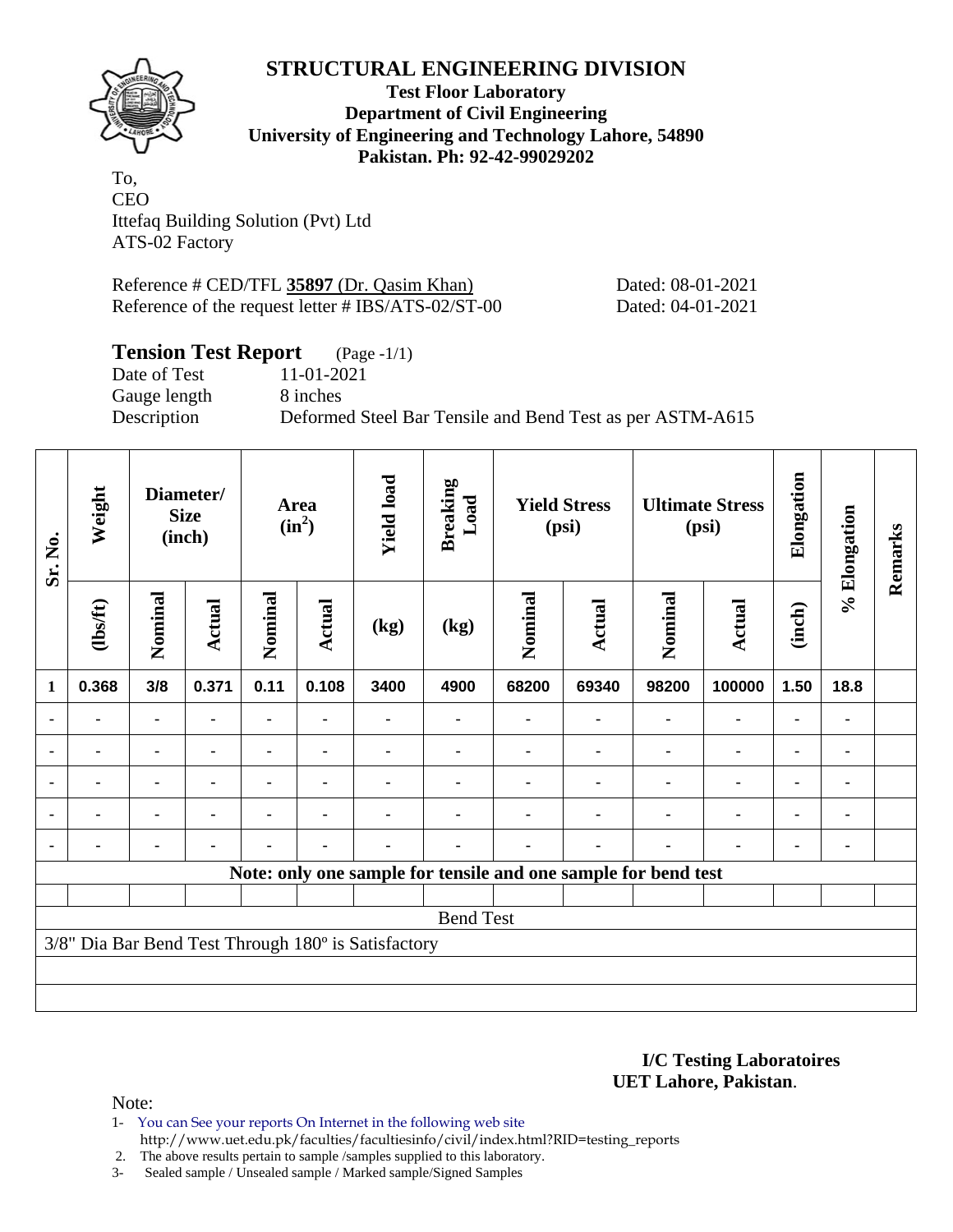

**Test Floor Laboratory Department of Civil Engineering University of Engineering and Technology Lahore, 54890 Pakistan. Ph: 92-42-99029202** 

To, Site Engineer Flag Square Builder Etihad Twon Raiwind Road, Lahore

Reference # CED/TFL **35898** (Dr. Qasim Khan) Dated: 08-01-2021 Reference of the request letter # FBS/01/ST Dated: 08-01-2021

# **Tension Test Report** (Page -1/1) Date of Test 11-01-2021 Gauge length 8 inches Description Deformed Steel Bar Tensile and Bend Test as per ASTM-A615

| Sr. No.        | Weight                                        |                   | Diameter/<br><b>Size</b> |                | Area<br>$(in^2)$ | <b>Yield load</b> | <b>Breaking</b><br>Load |         | <b>Yield Stress</b><br>(psi) |                                                                 | <b>Ultimate Stress</b><br>(psi) | Elongation | % Elongation | Remarks |
|----------------|-----------------------------------------------|-------------------|--------------------------|----------------|------------------|-------------------|-------------------------|---------|------------------------------|-----------------------------------------------------------------|---------------------------------|------------|--------------|---------|
|                | (1bsft)                                       | Nominal<br>$(\#)$ | Actual<br>(inch)         | Nominal        | <b>Actual</b>    | (kg)              | (kg)                    | Nominal | Actual                       | Nominal                                                         | <b>Actual</b>                   | (inch)     |              |         |
| $\mathbf{1}$   | 0.378                                         | $\mathbf{3}$      | 0.376                    | 0.11           | 0.111            | 4200              | 5100                    | 84200   | 83420                        | 102200                                                          | 101300                          | 1.10       | 13.8         |         |
| $\mathbf{2}$   | 0.390                                         | 3                 | 0.382                    | 0.11           | 0.115            | 4200              | 5200                    | 84200   | 80710                        | 104200                                                          | 100000                          | 1.10       | 13.8         |         |
|                |                                               | ٠                 |                          |                |                  |                   |                         |         |                              |                                                                 |                                 |            |              |         |
| $\blacksquare$ |                                               | ۰                 |                          |                |                  |                   |                         |         |                              |                                                                 | ۰                               | ۰          |              |         |
|                |                                               |                   | $\blacksquare$           |                |                  |                   |                         |         |                              |                                                                 | $\blacksquare$                  | ۰          |              |         |
|                | $\blacksquare$                                | ۰                 | $\blacksquare$           | $\blacksquare$ | $\blacksquare$   | $\blacksquare$    |                         |         | $\blacksquare$               | ٠                                                               | ۰                               | ۰          |              |         |
|                |                                               |                   |                          |                |                  |                   |                         |         |                              | Note: only two samples for tensile and one sample for bend test |                                 |            |              |         |
|                |                                               |                   |                          |                |                  |                   |                         |         |                              |                                                                 |                                 |            |              |         |
|                |                                               |                   |                          |                |                  |                   | <b>Bend Test</b>        |         |                              |                                                                 |                                 |            |              |         |
|                | #3 Bar Bend Test Through 180° is Satisfactory |                   |                          |                |                  |                   |                         |         |                              |                                                                 |                                 |            |              |         |
|                |                                               |                   |                          |                |                  |                   |                         |         |                              |                                                                 |                                 |            |              |         |
|                |                                               |                   |                          |                |                  |                   |                         |         |                              |                                                                 |                                 |            |              |         |

**I/C Testing Laboratoires UET Lahore, Pakistan**.

- 1- You can See your reports On Internet in the following web site http://www.uet.edu.pk/faculties/facultiesinfo/civil/index.html?RID=testing\_reports
- 2. The above results pertain to sample /samples supplied to this laboratory.
- 3- Sealed sample / Unsealed sample / Marked sample/Signed Samples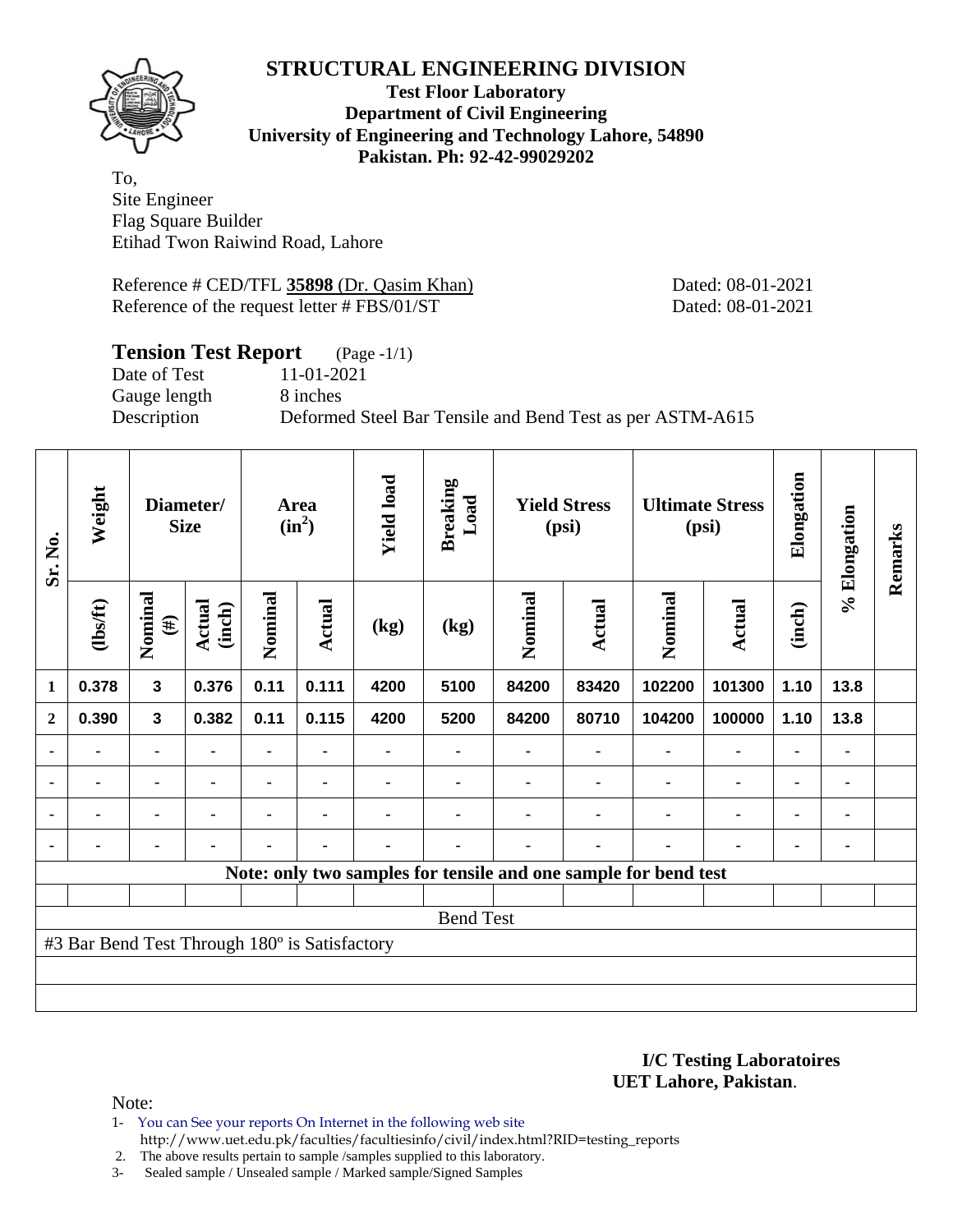

## **Test Floor Laboratory Department of Civil Engineering University of Engineering and Technology Lahore, 54890 Pakistan. Ph: 92-42-99029202**

To, Resident Engineer NESPAK Construction of Flyover at Jhall Road Railway Crossing to Sahiwal

Reference # CED/TFL 35899 (Dr. Qasim Khan) Dated: 08-01-2021 Reference of the request letter # 4116/03/SSL/2020/81 Dated: 07-01-2021

# **Tension Test Report** (Page -1/1)

Date of Test 11-01-2021 Gauge length 8 inches

Description Deformed Steel Bar Tensile and Bend Test as per ASTM-A615

| Sr. No.      | Weight                                         |                   | Diameter/<br><b>Size</b> |         | Area<br>$(in^2)$ | <b>Yield load</b> | <b>Breaking</b><br>Load |         | <b>Yield Stress</b><br>(psi) |                                                                  | <b>Ultimate Stress</b><br>(psi) | Elongation     | % Elongation   | Remarks    |
|--------------|------------------------------------------------|-------------------|--------------------------|---------|------------------|-------------------|-------------------------|---------|------------------------------|------------------------------------------------------------------|---------------------------------|----------------|----------------|------------|
|              | (lbs/ft)                                       | Nominal<br>$(\#)$ | <b>Actual</b><br>(inch)  | Nominal | Actual           | (kg)              | (kg)                    | Nominal | Actual                       | Nominal                                                          | <b>Actual</b>                   | (inch)         |                |            |
| $\mathbf{1}$ | 0.418                                          | $\mathbf{3}$      | 0.395                    | 0.11    | 0.123            | 4000              | 5800                    | 80200   | 71820                        | 116300                                                           | 104200                          | 1.10           | 13.8           |            |
| $\mathbf{2}$ | 4.320                                          | 10                | 1.271                    | 1.27    | 1.270            | 44000             | 59000                   | 76400   | 76380                        | 102400                                                           | 102500                          | 1.40           | 17.5           | <b>ESS</b> |
|              |                                                | $\blacksquare$    | ۰                        |         | $\blacksquare$   |                   |                         |         | $\blacksquare$               | $\blacksquare$                                                   | $\blacksquare$                  | $\blacksquare$ | $\blacksquare$ |            |
|              | $\blacksquare$                                 | $\blacksquare$    | $\blacksquare$           |         | $\blacksquare$   |                   |                         |         | ٠                            | $\blacksquare$                                                   | $\blacksquare$                  | $\blacksquare$ | $\blacksquare$ |            |
|              |                                                | $\blacksquare$    | $\blacksquare$           |         | ٠                |                   |                         |         |                              |                                                                  | $\blacksquare$                  | $\blacksquare$ | $\blacksquare$ |            |
|              |                                                | $\blacksquare$    |                          |         |                  |                   |                         |         |                              |                                                                  |                                 | $\blacksquare$ |                |            |
|              |                                                |                   |                          |         |                  |                   |                         |         |                              | Note: only two samples for tensile and two samples for bend test |                                 |                |                |            |
|              |                                                |                   |                          |         |                  |                   |                         |         |                              |                                                                  |                                 |                |                |            |
|              |                                                |                   |                          |         |                  |                   | <b>Bend Test</b>        |         |                              |                                                                  |                                 |                |                |            |
|              | #3 Bar Bend Test Through 180° is Satisfactory  |                   |                          |         |                  |                   |                         |         |                              |                                                                  |                                 |                |                |            |
|              | #10 Bar Bend Test Through 180° is Satisfactory |                   |                          |         |                  |                   |                         |         |                              |                                                                  |                                 |                |                |            |
|              |                                                |                   |                          |         |                  |                   |                         |         |                              |                                                                  |                                 |                |                |            |

**I/C Testing Laboratoires UET Lahore, Pakistan**.

- 1- You can See your reports On Internet in the following web site
	- http://www.uet.edu.pk/faculties/facultiesinfo/civil/index.html?RID=testing\_reports
- 2. The above results pertain to sample /samples supplied to this laboratory.
- 3- Sealed sample / Unsealed sample / Marked sample/Signed Samples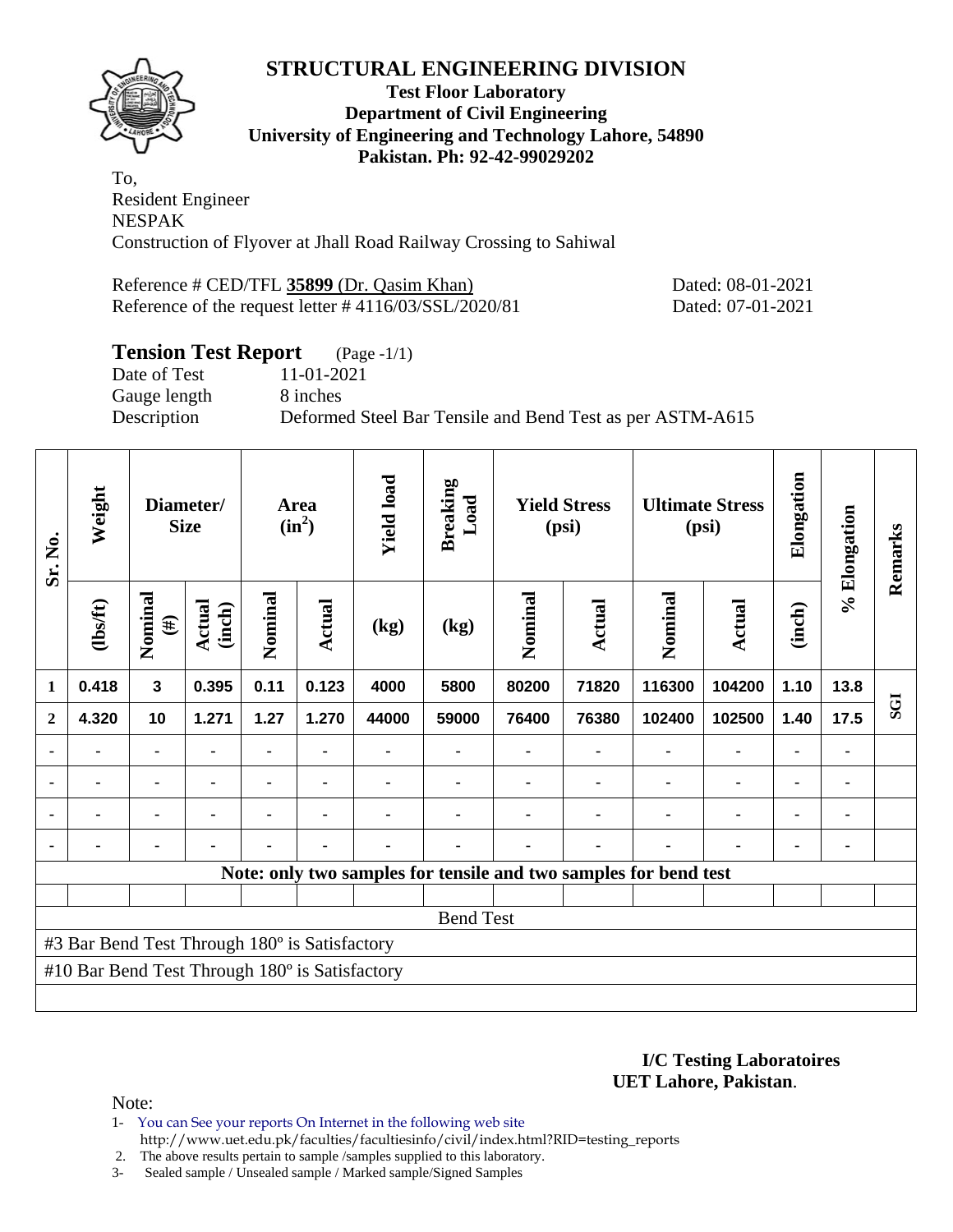

## **Test Floor Laboratory Department of Civil Engineering University of Engineering and Technology Lahore, 54890 Pakistan. Ph: 92-42-99029202**

To,

Assistant Executive Engineer-III CCD, PAK.PWD. Gujranwala Enhancement & Expansion of Building Infrastructure of NHMP Training College Sheikhupura, Phase-I (Sh: Academic Block)

Reference # CED/TFL **35900** (Dr. Qasim Khan) Dated: 08-01-2021 Reference of the request letter # AEE-II/CCD/GA/Work/NHMP/P-I/Lab/20Dated: 28-12-2020

## **Tension Test Report** (Page -1/1)

Date of Test 11-01-2021 Gauge length 8 inches

Description Deformed Steel Bar Tensile and Bend Test as per ASTM-A615

| Sr. No.        | Weight                                        |                   | Diameter/<br><b>Size</b>                                                |      | Area<br>$(in^2)$ | <b>Yield load</b> | <b>Breaking</b><br>Load |               | <b>Yield Stress</b><br>(psi) |                                                                 | <b>Ultimate Stress</b><br>(psi) | Elongation | % Elongation | Remarks |
|----------------|-----------------------------------------------|-------------------|-------------------------------------------------------------------------|------|------------------|-------------------|-------------------------|---------------|------------------------------|-----------------------------------------------------------------|---------------------------------|------------|--------------|---------|
|                | (1bs/ft)                                      | Nominal<br>$(\#)$ | Nominal<br>Nominal<br>Actual<br><b>Actual</b><br>(inch)<br>(kg)<br>(kg) |      |                  | <b>Actual</b>     | Nominal                 | <b>Actual</b> | (inch)                       |                                                                 |                                 |            |              |         |
| 1              | 0.380                                         | $\mathbf{3}$      | 0.377                                                                   | 0.11 | 0.112            | 4300              | 5400                    | 86200         | 84840                        | 108200                                                          | 106600                          | 0.90       | 11.3         |         |
| $\mathbf{2}$   | 0.379                                         | 3                 | 0.376                                                                   | 0.11 | 0.111            | 4200              | 5500                    | 84200         | 83180                        | 110200                                                          | 109000                          | 1.00       | 12.5         |         |
| $\blacksquare$ | $\blacksquare$                                | $\blacksquare$    | $\blacksquare$                                                          | -    |                  |                   |                         |               |                              |                                                                 | $\blacksquare$                  |            |              |         |
|                | $\blacksquare$                                | ۰                 | $\blacksquare$                                                          |      | $\blacksquare$   |                   |                         |               |                              | ٠                                                               | ۰                               | ٠          |              |         |
|                |                                               | ۰                 |                                                                         |      |                  |                   |                         |               |                              |                                                                 | ۰                               | ٠          |              |         |
|                |                                               | ٠                 |                                                                         |      |                  |                   |                         |               |                              |                                                                 |                                 |            |              |         |
|                |                                               |                   |                                                                         |      |                  |                   |                         |               |                              | Note: only two samples for tensile and one sample for bend test |                                 |            |              |         |
|                |                                               |                   |                                                                         |      |                  |                   |                         |               |                              |                                                                 |                                 |            |              |         |
|                |                                               |                   |                                                                         |      |                  |                   | <b>Bend Test</b>        |               |                              |                                                                 |                                 |            |              |         |
|                | #3 Bar Bend Test Through 180° is Satisfactory |                   |                                                                         |      |                  |                   |                         |               |                              |                                                                 |                                 |            |              |         |
|                |                                               |                   |                                                                         |      |                  |                   |                         |               |                              |                                                                 |                                 |            |              |         |
|                |                                               |                   |                                                                         |      |                  |                   |                         |               |                              |                                                                 |                                 |            |              |         |

#### **I/C Testing Laboratoires UET Lahore, Pakistan**.

- 1- You can See your reports On Internet in the following web site http://www.uet.edu.pk/faculties/facultiesinfo/civil/index.html?RID=testing\_reports
- 2. The above results pertain to sample /samples supplied to this laboratory.
- 3- Sealed sample / Unsealed sample / Marked sample/Signed Samples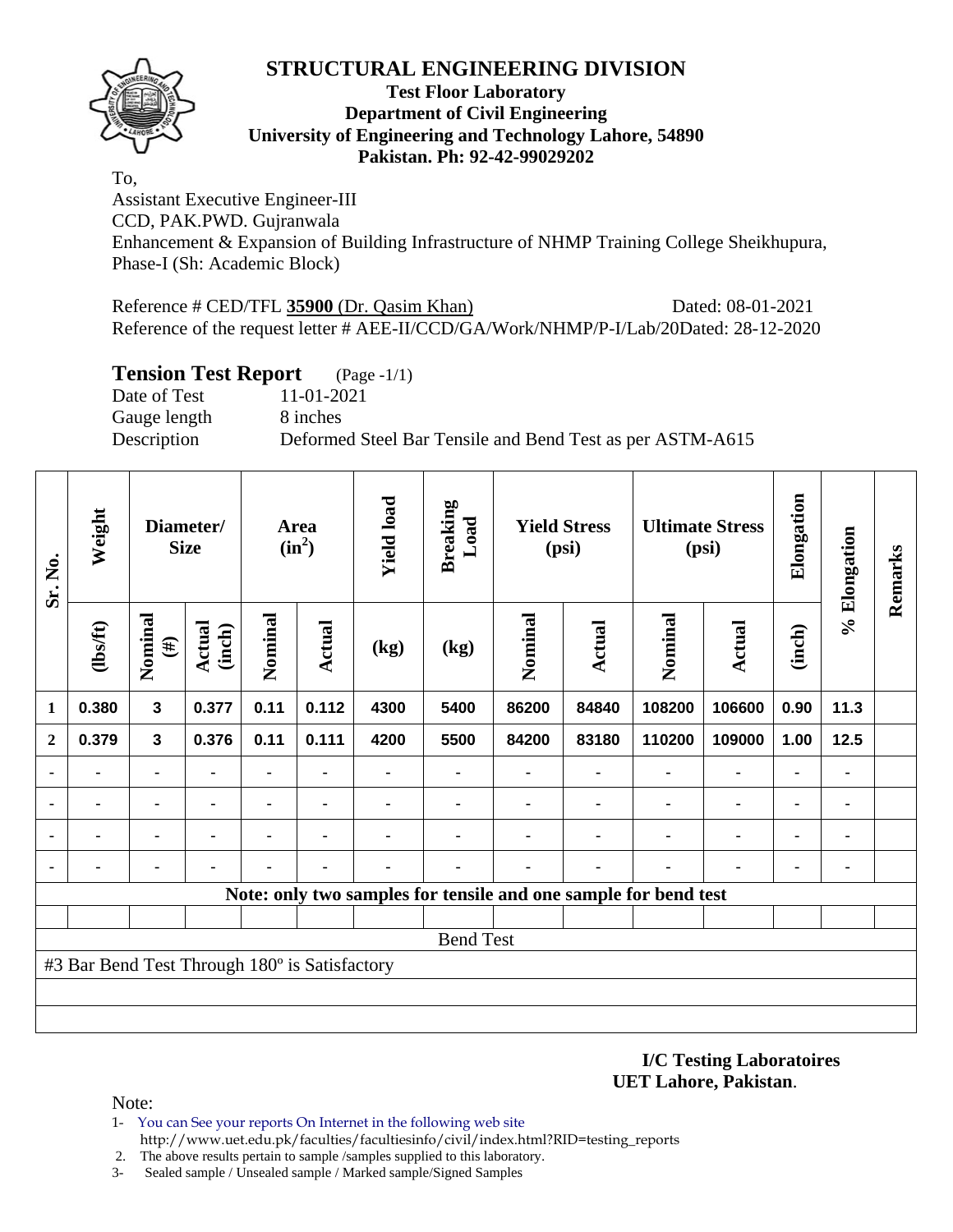

## **Test Floor Laboratory Department of Civil Engineering University of Engineering and Technology Lahore, 54890 Pakistan. Ph: 92-42-99029202**

To, M/S CM Engineering (Pvt) Ltd Lahore (CMPAK Project Site ID: 43165, 42728, 42444, 42470, 42970, 43107, 43138, 43330, 43332, 43334, 43336, 43346, 43353, 43354.

| Reference # CED/TFL 35901 (Dr. Qasim Khan)           | Dated: 08-01-2021 |
|------------------------------------------------------|-------------------|
| Reference of the request letter # CM/Steel/CMPAK/344 | Dated: 11-11-2020 |

## **Tension Test Report** (Page -1/1)

Date of Test 11-01-2021 Gauge length 8 inches

Description Deformed Steel Bar Tensile and Bend Test as per ASTM-A615

| Sr. No.        | Weight         |                | Diameter/<br><b>Size</b><br>(mm) |                | <b>Area</b><br>$(in^2)$ | <b>Yield load</b>                                   | <b>Breaking</b><br>Load |         | <b>Yield Stress</b><br>(psi)                                    |         | <b>Ultimate Stress</b><br>(psi) | Elongation     | % Elongation | Remarks |
|----------------|----------------|----------------|----------------------------------|----------------|-------------------------|-----------------------------------------------------|-------------------------|---------|-----------------------------------------------------------------|---------|---------------------------------|----------------|--------------|---------|
|                | $\frac{2}{10}$ | Nominal        | <b>Actual</b>                    | Nominal        | <b>Actual</b>           | (kg)                                                | (kg)                    | Nominal | Actual                                                          | Nominal | Actual                          | (inch)         |              |         |
| 1              | 0.367          | 10             | 9.41                             | 0.12           | 0.108                   | 3300                                                | 5000                    | 60627   | 67450                                                           | 91858   | 102200                          | 1.20           | 15.0         |         |
| $\mathbf{2}$   | 0.368          | 10             | 9.43                             | 0.12           | 0.108                   | 3300                                                | 4800                    | 60627   | 67180                                                           | 88184   | 97800                           | 1.00           | 12.5         |         |
|                | ۰              | $\blacksquare$ | ٠                                |                | ٠                       |                                                     |                         |         | ۰                                                               |         | $\blacksquare$                  | $\blacksquare$ | ٠            |         |
| $\blacksquare$ |                | ۰              |                                  | $\blacksquare$ |                         |                                                     |                         |         |                                                                 |         | $\blacksquare$                  | $\blacksquare$ | ٠            |         |
| ٠              |                | ۰              |                                  |                |                         |                                                     |                         |         |                                                                 |         | $\blacksquare$                  | $\blacksquare$ | ٠            |         |
| $\blacksquare$ | $\blacksquare$ | ٠              | ٠                                |                |                         |                                                     |                         |         | $\blacksquare$                                                  |         |                                 | $\blacksquare$ | ٠            |         |
|                |                |                |                                  |                |                         |                                                     |                         |         | Note: only two samples for tensile and one sample for bend test |         |                                 |                |              |         |
|                |                |                |                                  |                |                         |                                                     |                         |         |                                                                 |         |                                 |                |              |         |
|                |                |                |                                  |                |                         |                                                     | <b>Bend Test</b>        |         |                                                                 |         |                                 |                |              |         |
|                |                |                |                                  |                |                         | 10mm Dia Bar Bend Test Through 180° is Satisfactory |                         |         |                                                                 |         |                                 |                |              |         |
|                |                |                |                                  |                |                         |                                                     |                         |         |                                                                 |         |                                 |                |              |         |
|                |                |                |                                  |                |                         |                                                     |                         |         |                                                                 |         |                                 |                |              |         |

#### **I/C Testing Laboratoires UET Lahore, Pakistan**.

- 1- You can See your reports On Internet in the following web site http://www.uet.edu.pk/faculties/facultiesinfo/civil/index.html?RID=testing\_reports
- 2. The above results pertain to sample /samples supplied to this laboratory.
- 3- Sealed sample / Unsealed sample / Marked sample/Signed Samples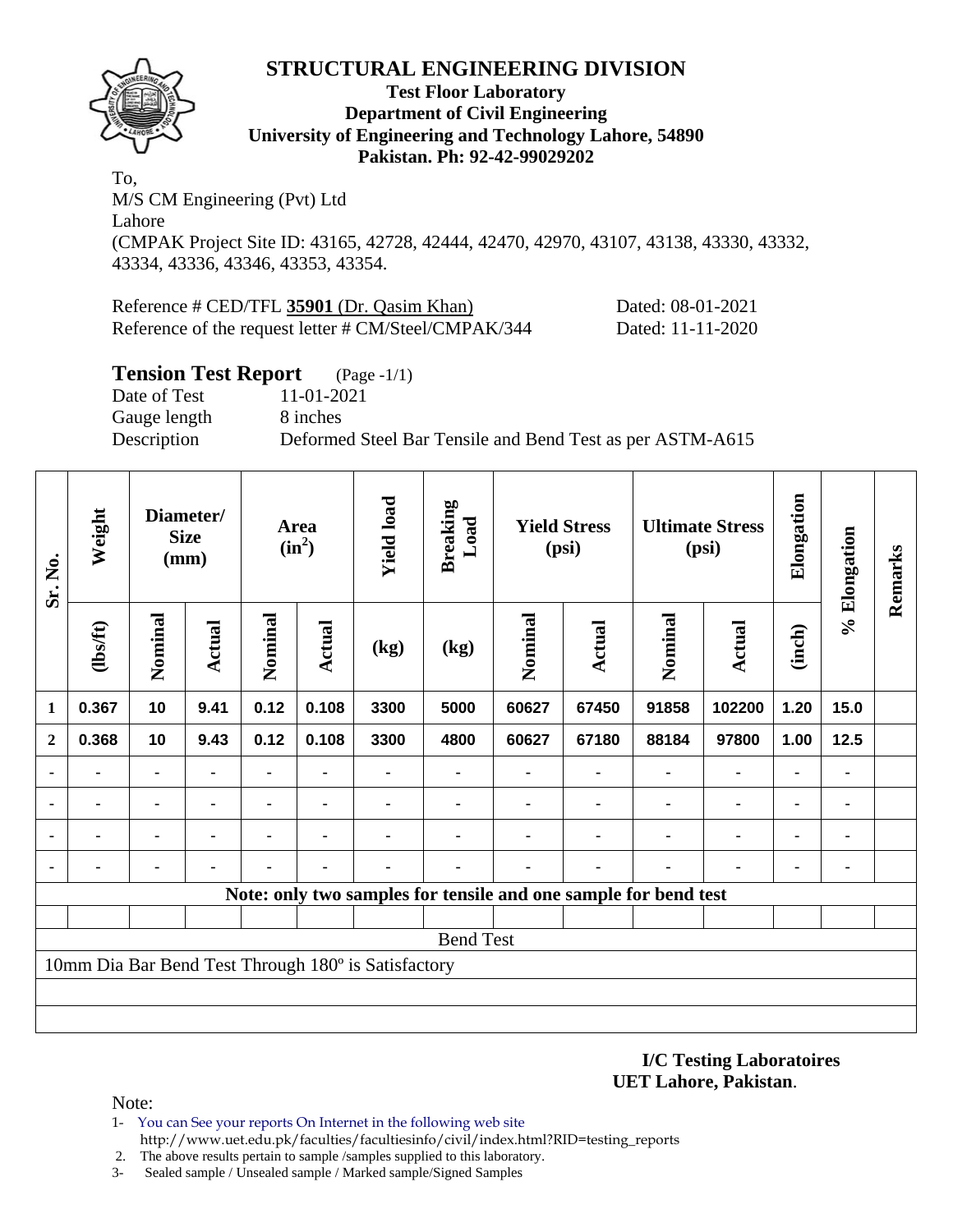

## **Test Floor Laboratory Department of Civil Engineering University of Engineering and Technology Lahore, 54890 Pakistan. Ph: 92-42-99029202**

To, Acting Chief Resident Engineer Trimmu Barrage Trimmu Panjnad Barrages Consultants For Trimmu and Panjnad Barrages Improvement Project (TPBIP)

Reference # CED/TFL **35902** (Dr. Qasim Khan) Dated: 11-01-2021 Reference of the request letter # TPBC/CRE/NCB-01/5025 Dated: 08-01-2021

# **Tension Test Report** (Page -1/1)

Gauge length 8 inches

Date of Test 11-01-2021 Description Deformed Steel Bar Tensile and Bend Test as per ASTM-A615

| Sr. No.      | Weight                                         |                   | Diameter/<br><b>Size</b> |         | Area<br>$(in^2)$ | <b>Yield load</b> | <b>Breaking</b><br>Load                                         |                | <b>Yield Stress</b><br>(psi) |         | <b>Ultimate Stress</b><br>(psi) | Elongation     | % Elongation   | Remarks                |
|--------------|------------------------------------------------|-------------------|--------------------------|---------|------------------|-------------------|-----------------------------------------------------------------|----------------|------------------------------|---------|---------------------------------|----------------|----------------|------------------------|
|              | (1bsft)                                        | Nominal<br>$(\#)$ | <b>Actual</b><br>(inch)  | Nominal | Actual           | (kg)              | (kg)                                                            | Nominal        | <b>Actual</b>                | Nominal | Actual                          | (inch)         |                |                        |
| 1            | 4.247                                          | 10                | 1.261                    | 1.27    | 1.248            | 45600             | 59800                                                           | 79200          | 80510                        | 103800  | 105600                          | 1.50           | 18.8           |                        |
| $\mathbf{2}$ | 4.233                                          | 10                | 1.259                    | 1.27    | 1.244            | 45600             | 59400                                                           | 79200          | 80780                        | 103100  | 105300                          | 1.30           | 16.3           | Mughal<br><b>Steel</b> |
|              |                                                |                   |                          |         |                  |                   |                                                                 |                |                              |         |                                 |                |                |                        |
|              | $\blacksquare$                                 | $\blacksquare$    |                          |         | ۰                |                   | ۰                                                               |                |                              |         | $\blacksquare$                  | $\blacksquare$ | ٠              |                        |
|              |                                                | $\blacksquare$    |                          |         | $\blacksquare$   |                   |                                                                 |                |                              | ٠       | $\blacksquare$                  | $\blacksquare$ | $\blacksquare$ |                        |
|              | $\blacksquare$                                 | $\blacksquare$    |                          | ٠       | ٠                | $\blacksquare$    | ۰                                                               | $\blacksquare$ |                              | ٠       | $\blacksquare$                  | ٠              | $\blacksquare$ |                        |
|              |                                                |                   |                          |         |                  |                   | Note: only two samples for tensile and one sample for bend test |                |                              |         |                                 |                |                |                        |
|              |                                                |                   |                          |         |                  |                   |                                                                 |                |                              |         |                                 |                |                |                        |
|              |                                                |                   |                          |         |                  |                   | <b>Bend Test</b>                                                |                |                              |         |                                 |                |                |                        |
|              | #10 Bar Bend Test Through 180° is Satisfactory |                   |                          |         |                  |                   |                                                                 |                |                              |         |                                 |                |                |                        |
|              |                                                |                   |                          |         |                  |                   |                                                                 |                |                              |         |                                 |                |                |                        |
|              |                                                |                   |                          |         |                  |                   |                                                                 |                |                              |         |                                 |                |                |                        |

Witness by Ashiq Hussain (M.E TPBC)

#### **I/C Testing Laboratoires UET Lahore, Pakistan**.

Note:

1- You can See your reports On Internet in the following web site http://www.uet.edu.pk/faculties/facultiesinfo/civil/index.html?RID=testing\_reports

2. The above results pertain to sample /samples supplied to this laboratory.

3- Sealed sample / Unsealed sample / Marked sample/Signed Samples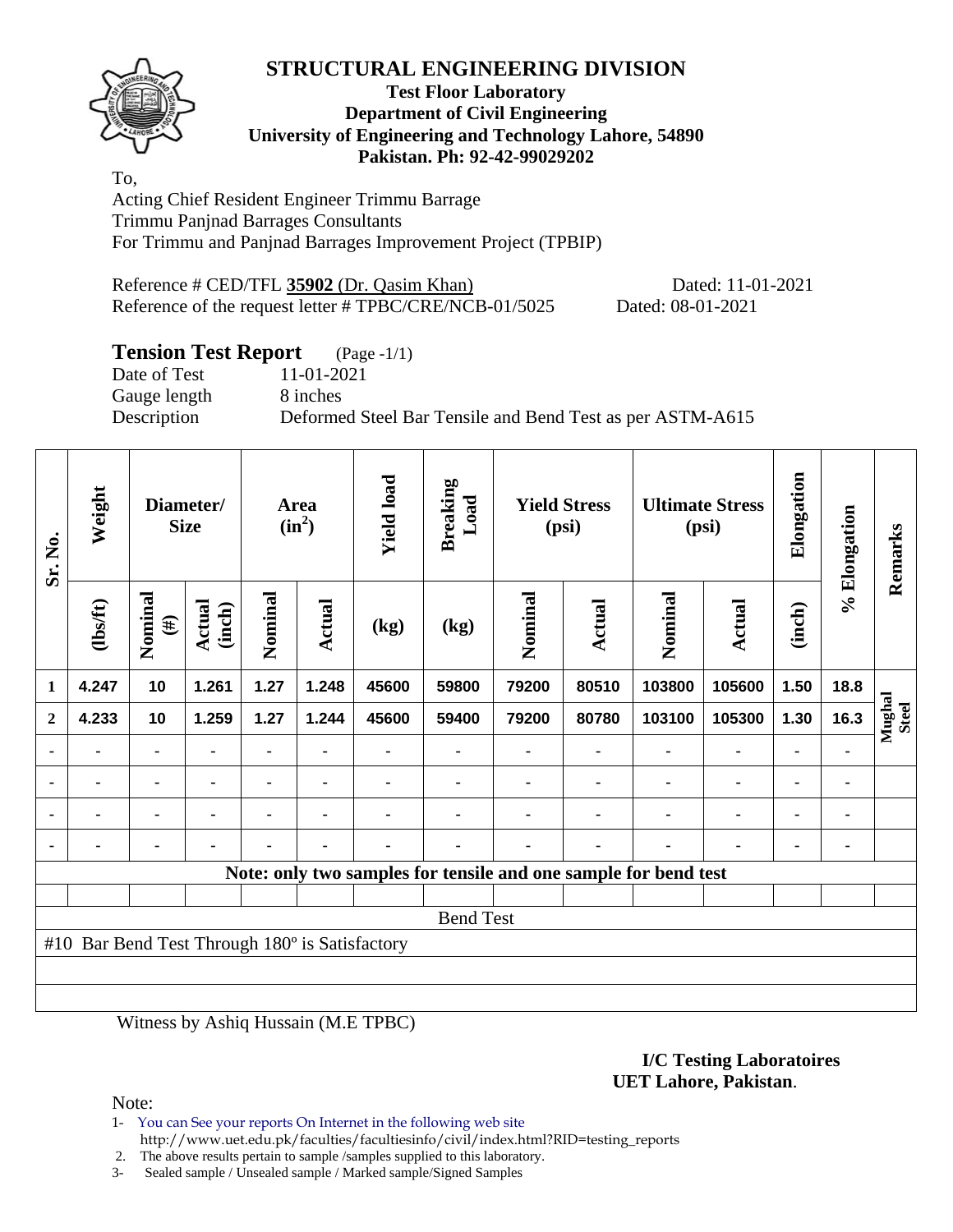

## **Test Floor Laboratory Department of Civil Engineering University of Engineering and Technology Lahore, 54890 Pakistan. Ph: 92-42-99029202**

To, M/S Riaz Construction Co Lahore (Construction of TCF School DAFID Project Kasur Area)

| Reference # CED/TFL 35903, 905 (Dr. Qasim Khan) | Dated: 11-01-2021 |
|-------------------------------------------------|-------------------|
| Reference of the request letter # Nil           | Dated: 11-01-2021 |

# **Tension Test Report** (Page -1/1)

Date of Test 11-01-2021 Gauge length 8 inches

Description Deformed Steel Bar Tensile and Bend Test as per ASTM-A615

| Sr. No.        | Weight                                        |                   | Diameter/<br><b>Size</b> |                | Diameter/<br><b>Size</b> | <b>Yield load</b> | <b>Breaking</b><br>Load |         | <b>Yield Stress</b><br>(psi) |                                                                  | <b>Ultimate Stress</b><br>(psi) | Elongation     | % Elongation   | Remarks |
|----------------|-----------------------------------------------|-------------------|--------------------------|----------------|--------------------------|-------------------|-------------------------|---------|------------------------------|------------------------------------------------------------------|---------------------------------|----------------|----------------|---------|
|                | $\frac{2}{10}$                                | Nominal<br>$(\#)$ | Nominal<br>$(\#)$        | Nominal        | <b>Actual</b>            | (kg)              | (kg)                    | Nominal | Actual                       | Nominal                                                          | <b>Actual</b>                   | (inch)         |                |         |
| 1              | 0.391                                         | $\mathbf{3}$      | 0.383                    | 0.11           | 0.115                    | 3600              | 5000                    | 72200   | 69050                        | 100200                                                           | 95900                           | 1.00           | 12.5           |         |
|                | -                                             | $\blacksquare$    |                          | $\blacksquare$ |                          |                   |                         |         |                              |                                                                  | $\blacksquare$                  |                |                |         |
|                |                                               | ٠                 | $\blacksquare$           |                | $\blacksquare$           |                   |                         |         |                              |                                                                  | ٠                               | $\blacksquare$ | ٠              |         |
|                |                                               | ۰                 |                          |                |                          |                   |                         |         |                              |                                                                  | $\blacksquare$                  | $\blacksquare$ | $\blacksquare$ |         |
| $\blacksquare$ |                                               | ۰                 |                          |                |                          |                   |                         |         |                              |                                                                  | $\blacksquare$                  | $\blacksquare$ | ۰              |         |
|                | -                                             | ۰                 |                          |                |                          |                   |                         |         |                              |                                                                  |                                 | $\blacksquare$ | $\blacksquare$ |         |
|                |                                               |                   |                          |                |                          |                   |                         |         |                              | Note: only two samples for tensile and two samples for bend test |                                 |                |                |         |
|                |                                               |                   |                          |                |                          |                   |                         |         |                              |                                                                  |                                 |                |                |         |
|                |                                               |                   |                          |                |                          |                   | <b>Bend Test</b>        |         |                              |                                                                  |                                 |                |                |         |
|                | #3 Bar Bend Test Through 180° is Satisfactory |                   |                          |                |                          |                   |                         |         |                              |                                                                  |                                 |                |                |         |
|                |                                               |                   |                          |                |                          |                   |                         |         |                              |                                                                  |                                 |                |                |         |
|                |                                               |                   |                          |                |                          |                   |                         |         |                              |                                                                  |                                 |                |                |         |

**I/C Testing Laboratoires UET Lahore, Pakistan**.

Note:

1- You can See your reports On Internet in the following web site

http://www.uet.edu.pk/faculties/facultiesinfo/civil/index.html?RID=testing\_reports

2. The above results pertain to sample /samples supplied to this laboratory.

3- Sealed sample / Unsealed sample / Marked sample/Signed Samples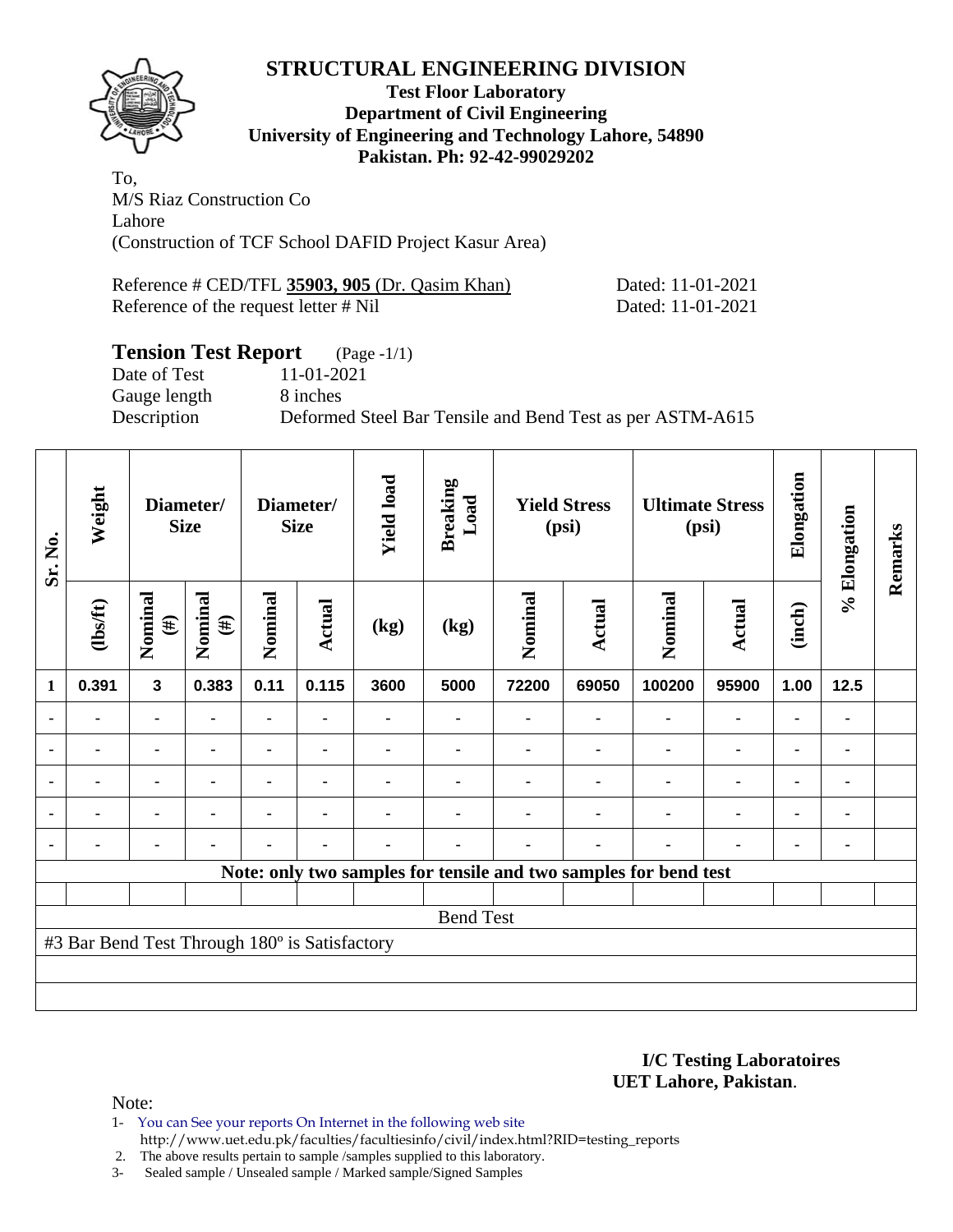

## **Test Floor Laboratory Department of Civil Engineering University of Engineering and Technology Lahore, 54890 Pakistan. Ph: 92-42-99029202**

To, M/S Best Builders Lahore (Construction of TCF School DAFID Project Kasur Area)

| Reference # CED/TFL 35904, 906 (Dr. Qasim Khan) | Dated: 11-01-2021 |
|-------------------------------------------------|-------------------|
| Reference of the request letter # Nil           | Dated: 11-01-2021 |

# **Tension Test Report** (Page -1/1)

Date of Test 11-01-2021 Gauge length 8 inches

Description Deformed Steel Bar Tensile and Bend Test as per ASTM-A615

| Sr. No.      | Weight                                        |                         | Diameter/<br><b>Size</b> |                | Diameter/<br><b>Size</b> | <b>Yield load</b> | <b>Breaking</b><br>Load |         | <b>Yield Stress</b><br>(psi) |                                                                  | <b>Ultimate Stress</b><br>(psi) | Elongation | Elongation              | Remarks |
|--------------|-----------------------------------------------|-------------------------|--------------------------|----------------|--------------------------|-------------------|-------------------------|---------|------------------------------|------------------------------------------------------------------|---------------------------------|------------|-------------------------|---------|
|              | (1bsft)                                       | Nominal<br>$(\#)$       | Nominal<br>$(\#)$        | Nominal        | <b>Actual</b>            | (kg)              | (kg)                    | Nominal | <b>Actual</b>                | Nominal                                                          | <b>Actual</b>                   | (inch)     | $\mathcal{S}_{\bullet}$ |         |
| $\mathbf{1}$ | 0.399                                         | $\overline{\mathbf{3}}$ | 0.386                    | 0.11           | 0.117                    | 3700              | 5400                    | 74200   | 69520                        | 108200                                                           | 101500                          | 1.10       | 13.8                    |         |
|              |                                               | ۰                       |                          | -              |                          |                   |                         |         |                              |                                                                  | ٠                               |            | ۰                       |         |
|              |                                               | ٠                       |                          | $\blacksquare$ | ٠                        |                   |                         |         |                              |                                                                  | $\blacksquare$                  |            | ٠                       |         |
|              |                                               | $\blacksquare$          |                          |                |                          |                   |                         |         |                              |                                                                  |                                 |            | ٠                       |         |
|              | ٠                                             | ۰                       |                          | ۰              | ۰                        |                   |                         |         |                              |                                                                  | ٠                               | ٠          | ۰                       |         |
|              |                                               | ٠                       |                          |                | ٠                        |                   |                         |         |                              |                                                                  | ٠                               |            | ٠                       |         |
|              |                                               |                         |                          |                |                          |                   |                         |         |                              | Note: only two samples for tensile and two samples for bend test |                                 |            |                         |         |
|              |                                               |                         |                          |                |                          |                   |                         |         |                              |                                                                  |                                 |            |                         |         |
|              |                                               |                         |                          |                |                          |                   | <b>Bend Test</b>        |         |                              |                                                                  |                                 |            |                         |         |
|              | #3 Bar Bend Test Through 180° is Satisfactory |                         |                          |                |                          |                   |                         |         |                              |                                                                  |                                 |            |                         |         |
|              |                                               |                         |                          |                |                          |                   |                         |         |                              |                                                                  |                                 |            |                         |         |
|              |                                               |                         |                          |                |                          |                   |                         |         |                              |                                                                  |                                 |            |                         |         |

#### **I/C Testing Laboratoires UET Lahore, Pakistan**.

- 1- You can See your reports On Internet in the following web site
	- http://www.uet.edu.pk/faculties/facultiesinfo/civil/index.html?RID=testing\_reports
- 2. The above results pertain to sample /samples supplied to this laboratory.
- 3- Sealed sample / Unsealed sample / Marked sample/Signed Samples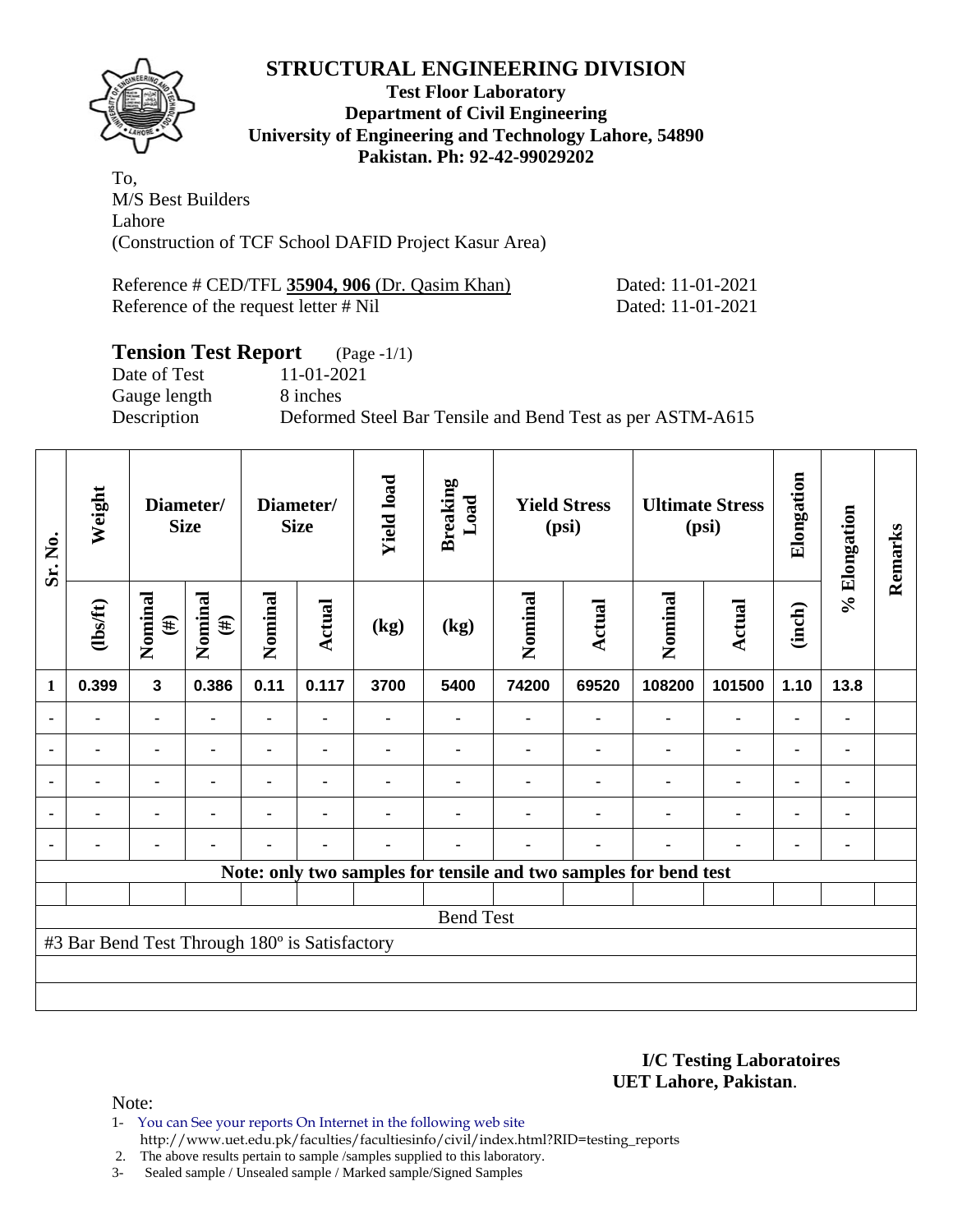

.

## **Test Floor Laboratory Department of Civil Engineering University of Engineering and Technology Lahore, 54890 Pakistan. Ph: 92-42-99029202**

To, M/S Paidar Builders (Pvt) Ltd. (Cons. Of TCF Schools of 37 Rooms and 12 Toilets at Distt. Kasur.)

Reference # CED/TFL 35911 (Dr. Qasim Khan) Dated: 11-01-2021 Reference of the request letter # PBL/UET/2020-389 Dated: 11-01-2021

## **Tension Test Report** (Page -1/1) Date of Test 11-01-2021 Gauge length 8 inches Description Deformed Steel Bar Tensile and Bend Test as per ASTM-A615

| Sr. No.                                                         | Weight         | Diameter/<br><b>Size</b><br>(inch) |                | <b>Area</b><br>$(in^2)$ |        | <b>Yield load</b> | <b>Breaking</b><br>Load | <b>Yield Stress</b><br>(psi) |               | <b>Ultimate Stress</b><br>(psi) |                | Elongation     | % Elongation   | Remarks |
|-----------------------------------------------------------------|----------------|------------------------------------|----------------|-------------------------|--------|-------------------|-------------------------|------------------------------|---------------|---------------------------------|----------------|----------------|----------------|---------|
|                                                                 | $\frac{2}{10}$ | Nominal                            | Actual         | Nominal                 | Actual | (kg)              | (kg)                    | Nominal                      | <b>Actual</b> | Nominal                         | <b>Actual</b>  | (inch)         |                |         |
| 1                                                               | 0.387          | 3/8                                | 0.380          | 0.11                    | 0.114  | 3800              | 5200                    | 76200                        | 73680         | 104200                          | 100900         | 1.20           | 15.0           |         |
| $\mathbf{2}$                                                    | 0.396          | 3/8                                | 0.385          | 0.11                    | 0.116  | 3800              | 5300                    | 76200                        | 72000         | 106200                          | 100500         | 1.20           | 15.0           |         |
|                                                                 |                | $\blacksquare$                     | $\blacksquare$ |                         |        |                   |                         |                              |               |                                 | $\blacksquare$ | $\blacksquare$ | ٠              |         |
|                                                                 |                | ۰                                  |                |                         |        |                   |                         |                              |               |                                 | ٠              | $\blacksquare$ | $\blacksquare$ |         |
| ٠                                                               |                | ۰                                  |                |                         |        |                   |                         |                              |               |                                 | ٠              | $\blacksquare$ | ٠              |         |
| $\blacksquare$                                                  |                | ۰                                  | ٠              |                         |        |                   |                         |                              |               |                                 |                | $\blacksquare$ | $\blacksquare$ |         |
| Note: only two samples for tensile and one sample for bend test |                |                                    |                |                         |        |                   |                         |                              |               |                                 |                |                |                |         |
|                                                                 |                |                                    |                |                         |        |                   |                         |                              |               |                                 |                |                |                |         |
| <b>Bend Test</b>                                                |                |                                    |                |                         |        |                   |                         |                              |               |                                 |                |                |                |         |
| 3/8" Dia Bar Bend Test Through 180° is Satisfactory             |                |                                    |                |                         |        |                   |                         |                              |               |                                 |                |                |                |         |
|                                                                 |                |                                    |                |                         |        |                   |                         |                              |               |                                 |                |                |                |         |
|                                                                 |                |                                    |                |                         |        |                   |                         |                              |               |                                 |                |                |                |         |

#### **I/C Testing Laboratoires UET Lahore, Pakistan**.

- 1- You can See your reports On Internet in the following web site http://www.uet.edu.pk/faculties/facultiesinfo/civil/index.html?RID=testing\_reports
- 2. The above results pertain to sample /samples supplied to this laboratory.
- 3- Sealed sample / Unsealed sample / Marked sample/Signed Samples